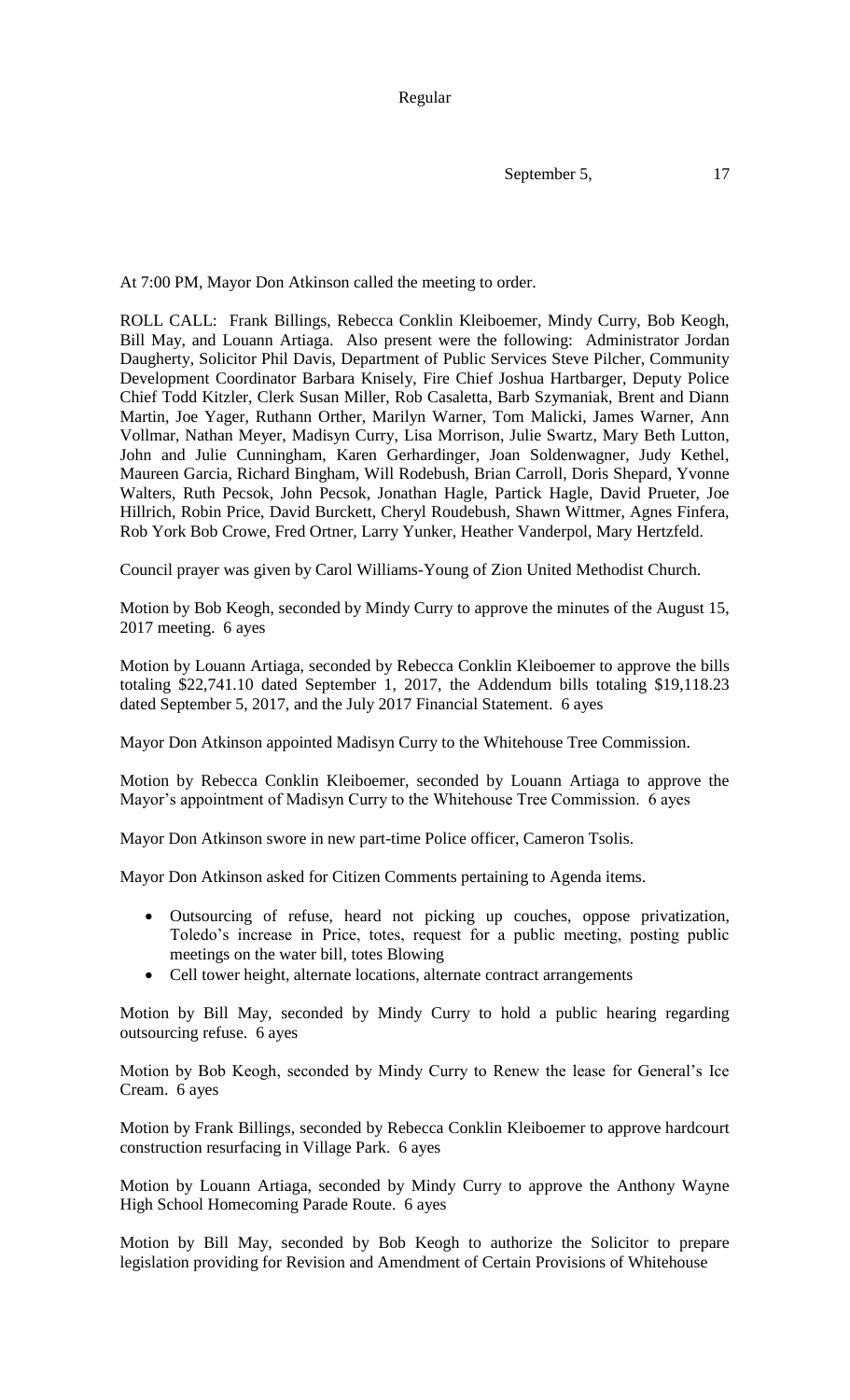September 5, 17

Village Code Sections Regulating Recreational Vehicle Parking, Commercial Vehicle Parking, Use of Underspeed Vehicles, and declaring an emergency. 6 ayes

Motion by Bill May, seconded by Bob Keogh to accept Ordinance 10-2017 providing for Revision and Amendment of Certain Provisions of Whitehouse Village Code Sections Regulating Recreational Vehicle Parking, Commercial Vehicle Parking, Use of Underspeed Vehicles, and at its first reading and declaring an emergency. 6 ayes

Motion by Bob Keogh, seconded by Mindy Curry to suspend the rules and to have the second and third reading of Ordinance 10-2017 by title only and declaring an emergency. 6 ayes

Motion by Louann Artiaga, seconded by Mindy Curry to accept Ordinance 10-2017 and to pass said Ordinance and declaring an emergency. 6 ayes

Other items discussed:

- Committee of the Whole meeting September 26, 2017
- Audio recordings of public meetings are in the process of uploading to the website
- Outsourcing refuse paying \$10, costs \$18-20, purchasing additional arm trucks, Ability to Discontinue contract with 30 day notice, unlimited pick up not needed 4 times per month, four To six times per year for unlimited pickup, Everything is to be bagged in the tote, Arrangements Can be made to pick up large items, 96 gallon totes for recyclables, Recycling station to remain Open
- General's Ice Cream lease, Pickleball/Basketball courts, Candidate's Night
- Tree Commission meetings are held on the fourth Thursday of each month at 7:00 PM, Construction near and around public trees, Asian Longhorn Beetle, Invasive Species around the Quarry September 16, 2017 at 9:00 AM, UT students to assist at 10:00 AM, tracking trees in the Public right of way that need replaced, thank you to our knowledgable, talented, extraordinary Tree Commission
- Thank you for your opinions at the Public Hearing for the proposed cell tower in Sandra Park.
- Rupp Road bridge fence on one side, no requirement for a fence or guardrail, to be discussed At a committee of the whole, notification of the meeting on water bills
- September 9, 2017 Tri-Cure-A-Thon 9:00 AM 4:00 PM, Buskerfest 4:00 PM-9:00 PM, Grape Smugglers to perform from 6:00 - 9:00 PM, bring lawn chairs, SERTOMA club will be running a Tent with alcoholic beverages
- Meeting notifications are posted around town, sign up for Village email, social media
- Flu shot clinic September 6, 2017 from 4:00-7:00 PM
- Putting together a scope to rework the roundabout landscape
- Steeplechase utilities completed
- Chamber Candidate's Night to be announced, will be around the third week in **October**
- Chamber, law enforcement, AWAKE anonymous help line, text AWHELP to 72727, website and Map
- Congratulations to Todd Kasich and wife Danielle on the birth of their new baby boy
- Coffee with a Cop Saturday, September 16, 2017 from 8:00 9:30 at the Buzz, new patrol Vehicle
- Drug Drop off October 28, 2017 at 10:00 AM, free pill safes currently available
- New subdivision, Whitehouse Meadows on Heller Road